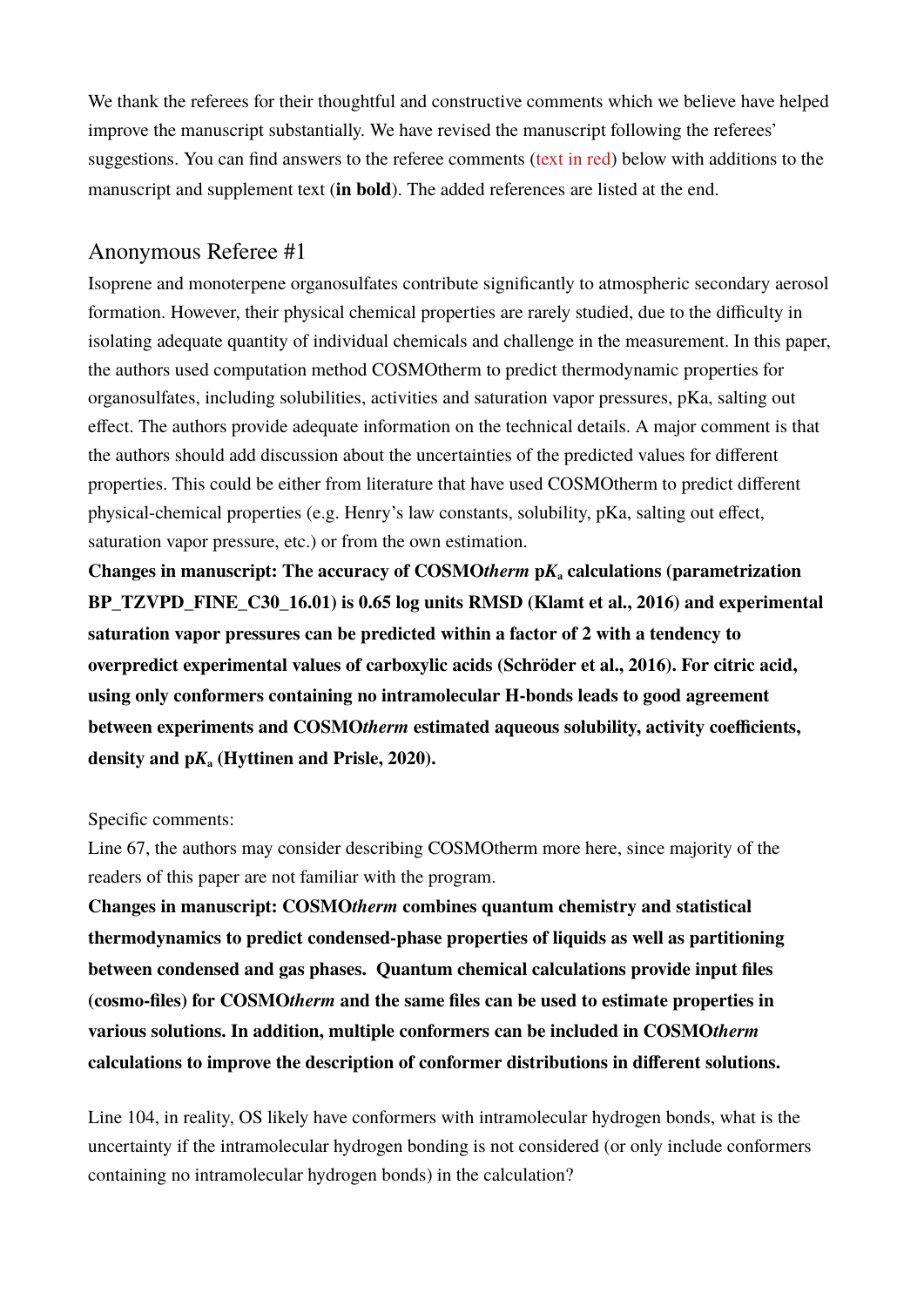**Changes in manuscript: In COSMO***therm* **calculations, conformers are weighted according to the Boltzmann distribution based on the sum of their solvated energy and chemical potential in the solution. However, normally only conformers with lowest solvated energies are selected for COSMO***therm* **calculations. If the total number of unique conformers is high, not all conformers can be included in the COSMO***therm* **calculation. When only a fraction of all conformers is used in a COSMO***therm* **calculation, only those containing intramolecular Hbonds are used, as they have the lowest solvated energies. However, the interaction between a compound and water is more favorable for conformers containing no intramolecular H-bonds. Therefore, in aqueous solutions, the chemical potential of conformers containing no intramolecular H-bonds is much lower than of conformers that contain multiple H-bonds (Hyttinen and Prisle, 2020). If a compound contains more unique conformers than can be included in COSMO***therm* **calculations, more attention should be paid to selecting the conformers to represent the conformer distribution in the studied solutions. Generally, the omission of conformers containing intramolecular H-bonds leads to lower saturation vapor pressures (Kurtén et al., 2018), higher aqueous solubility and larger deviation from ideality of activity coefficients (Hyttinen and Prisle, 2020).**

In addition, is the version of COSMOtherm program used by Kurten et al. (2018) the same as in this paper, if not, are there any improvement with intramolecular hydrogen bond representation in the updated version of COSMOtherm?

**Changes in manuscript: We tested the difference in saturation vapor pressures calculated**  using releases 18 and 19 (parametrizations BP\_TZVPD\_FINE\_18 and BP\_TZVPD\_FINE\_19, **respectively) and found that differences between the two parametrizations are larger using all conformers than when only conformers containing no intramolecular H-bonds are used. Variation between estimates using different conformer sets is also smaller in release 19 than in release 18. Hyttinen and Prisle (2020) found a good agreement between experimental and COSMO***therm* **(release 19) estimated solubilities and activity coefficients when conformers containing intramolecular H-bonds were omitted from the COSMO***therm* **calculations.**

Section 3.2, it was mentioned early that organosulfates dissociate significantly in pure water, did the authors consider dissociation of organosulfates when calculating solubility in ammonium sulfate or bisulfate solutions?

**Changes in manuscript: The parametrization in COSMO***therm* **currently enables calculation of p***K***a only in water, dimethylsulfoxide, acetonitrile or heptane. We are therefore not able to**  estimate  $pK_a$  values of the organosulfates in other solvents relevant to this work, specifically **aqueous ammonium sulfate and bisulfate solutions.**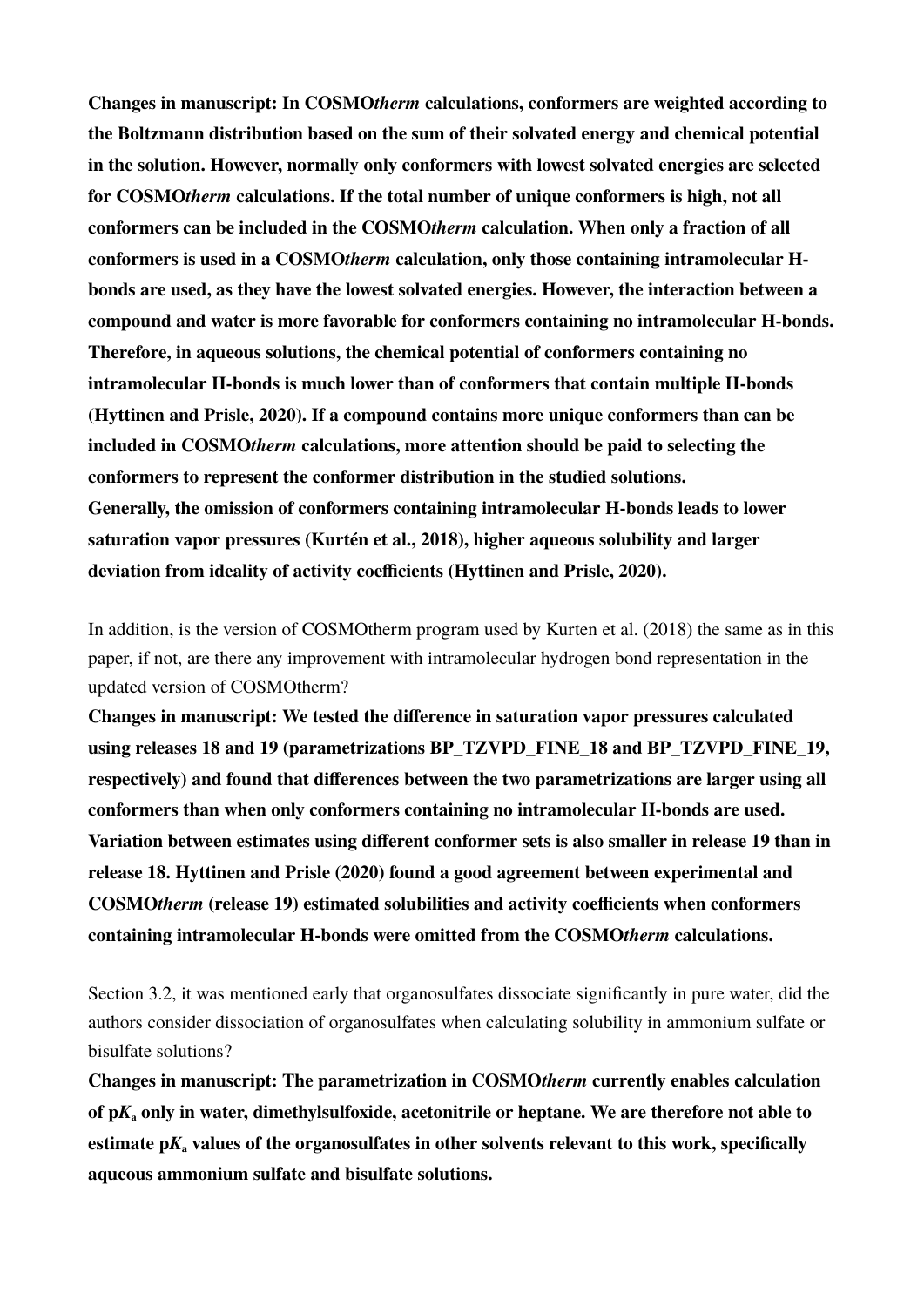Line 206, it seems that the authors used hydrated sodium cations for the description of sodium cation solvation for organosulfate sodium salts. Did they use hydrated salt ions for ammonium sulfate and ammonium bisulfate? If not, why?

**Changes in manuscript: In COSMO***therm***, small atomic metal ions have extreme screening charge densities (** $\sigma$  **< -0.025 e**  $\AA$ **<sup>-2</sup> or**  $\sigma$  **> 0.025 e**  $\AA$ **<sup>-2</sup>). In reality, extreme screening charge densities of ions would lead to the formation of a solvation shell, where polar solvent molecules form strong H-bonds with the ion. This is not accounted for in COSMO***therm***, which leads to unrealistic behavior of the sodium ion in water.**

**The screening charge densities of larger ions, such as ammonium, sulfate and bisulfate, are**  less extreme (-0.025 e  $\AA^2$  <  $\sigma$  < 0.025 e  $\AA^2$ , see Fig. S4 of the Supplement) and the non**hydrated ions can be used in COSMO***therm* **calculations.**

**Changes in Supplement:**



**Figure S4: σ-profiles of the inorganic ions used in the COSMO***therm* **calculations. Negative σ values (screening charge density) indicate a positive partial charge and positive σ values negative partial charge.**

Line 263 and others, the authors mentioned 0.09 mole fraction salt solution in multiple places in the paper. Why is 0.09 mole fraction used? Is this the saturation concentration of a salt in water? **Changes in manuscript: The 0.09 mole fraction is below the solubility limit of both (NH4)2SO<sup>4</sup>**  $(x_{\text{SOL,AS}} = 0.094)$  and NH<sub>4</sub>HSO<sub>4</sub> ( $x_{\text{SOL,ABS}} = 0.33$ ) in water at 298.15 K (Tang and Munkelwitz, **1994). The specific inorganic salt mole fraction was chosen to be as high as possible while within the aqueous solubility limit of the salt to ensure that the organic compounds are typically not fully miscible with the salt solution.**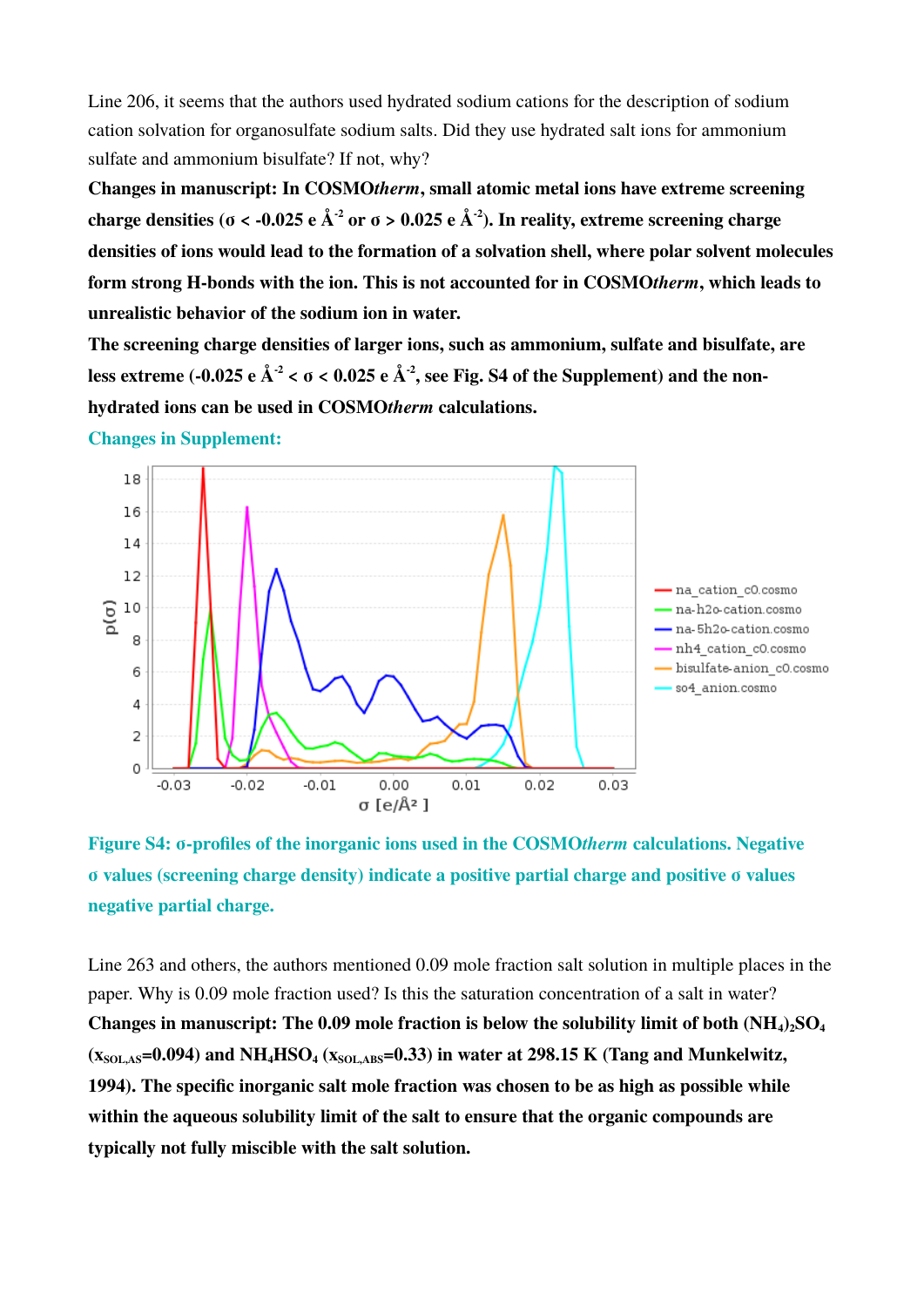Line 413, Figure 4 and 9 show the influence of ammonium sulfate and ammonium bisulfate on solubility and Henry's law constants for different species. I understand that there are no experimental data available to validate the predicted values for the species of interest. However, the authors should do calculations for chemicals with experimental data available to validate the model prediction. Especially, since the previous publications (Endo et al. 2012, Wang et al., 2014, Toivola et al., 2017) on the topic of using COSMOtherm to predict salt out effect observe an overestimation of salting out effect with COSMOtherm in comparison to experimental values. Endo, S., Pfennigsdorff, A., Goss, K-U. Salting-out effect in aqueous NaCl solutions:trends with size and polarity of solute molecules. Environ. Sci. Technol., 2012, 46, 31496-1503. Wang, C., Lei, Y. D., Endo, S., Wania, F. Measuring and modeling the salting-out effectin ammonium sulfate solutions, Environ. Sci. Technol., 2014, 48, 13 238-13 245. Toivola, M., Prisle, N. L., Elm, J., Waxman, E. M., Volkamer, R., and Kurtén, T.: Can COSMOTherm Predict a Salting in Effect? J. Phys.Chem. A, 2017, 121, 6288–6295. **Changes in manuscript: As was mentioned above, the salting out of organosulfates from 0.09 mole fraction (NH4)2SO4 solution is overestimated by a factor of 3.1 using the relative solubility calculation compared to the LLE calculation. Wang et al. (2014) found that COSMO***therm* **overestimates the salting-out effect of (NH4)2SO4 on average by a factor of 3 compared to experiments. They described the salting behavior using Setschenow constants calculated from COSMO***therm* **(release 14) estimated partition coefficients, which are comparable to relative solubilities. We used COSMO***therm***19 estimated relative solubilities to calculate corresponding Setschenow constants for the compounds used by Wang et al. (2014) that are in COSMO***base***17 and the same 5% (NH4)2SO4 solution (w/v, corresponding to**   $\mathbf{x}_{\text{AS}}$ =0.007) with solvent densities by Tang and Munkelwitz (1994). We found that **COSMO***therm***19 overestimates the experimental Setschenow constant of these compounds in 5% (NH4)2SO4 solution on average by a factor of 1.5 (see Fig. S11 of the Supplement), which is an improvement to the factor of 3 obtained with COSMO***therm***14. The overestimation might be decreased by calculating LLE solubilities as opposed to relative solubilities that use the zeroth order solubility approximation. However, finding the LLE of multiple systems is computationally infeasible and not certain to improve the results.**

**Changes in Supplement:**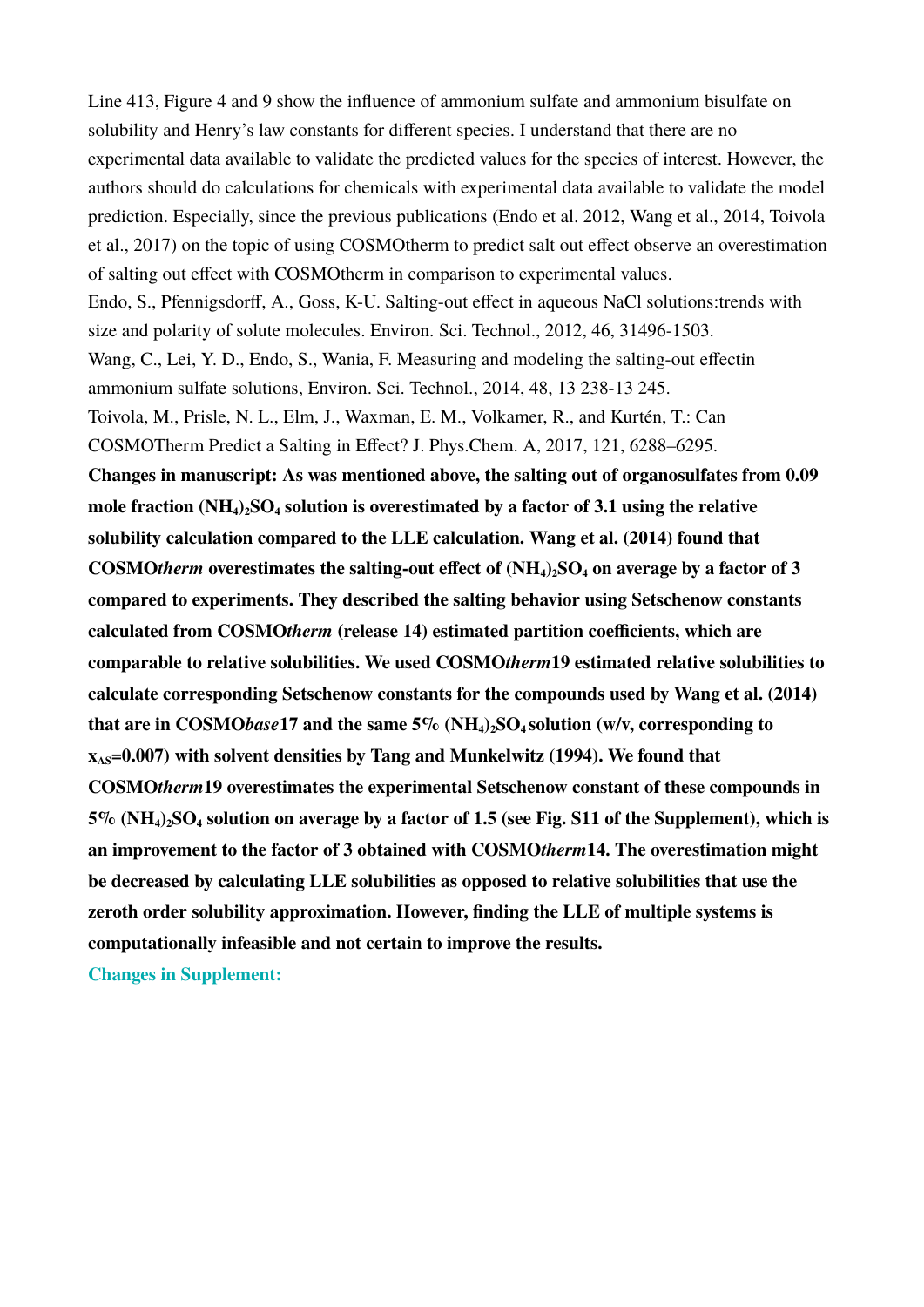

**Figure S11: Comparison between measured (Wang et al. 2014) and COSMO***therm***19**  estimated Setschenow constants  $(K_s)$  using relative solubilities in  $x_{AS} = 0.007$ .

The authors predicted the Henry's law constant for organosulfates in water. However,in the atmosphere there are also large volume of organic phase available. What about the Henry's law constant into organic phase?

Author's response: We calculated Henry's law solubilities of the OS and IEPOX in *cis*-pinonic acid and hexanoic acid and included these values in Figure 8. The added Henry's law solubility values were also included in Table S6 in the Supplement.

**Changes in manuscript: Additionally, we calculated the infinite dilution Henry's law solubilities of all compounds in two organic solvents, hexanoic and cis-pinonic acids (see Fig. 8**  and Table S6 of the Supplement). The densities of these organic acids ( $\rho_{\text{hexanotic}} = 0.9400 \text{ g cm}^{-3}$ and  $\rho_{\text{cis-pinonic}} = 1.0739 \text{ g cm}^{-3}$  were estimated using COSMOtherm. The Henry's law solubilities **of the monoterpene derived organosulfates are the lowest in water and the highest in** *cis***pinonic acid. The isoprene derived compounds (OS and IEPOX) are all less soluble in hexanoic acid than in water. The more oxygenated isoprene-OS-3 and -4 are also less soluble in** *cis***-pinonic acid than in water, opposite to the less oxygenated isoprene-OS-1 and -2, which are the most soluble in** *cis***-pinonic acid. The epoxydiols are least soluble in hexanoic acid and the most soluble in water. This means that the phase separation behavior of OS from different**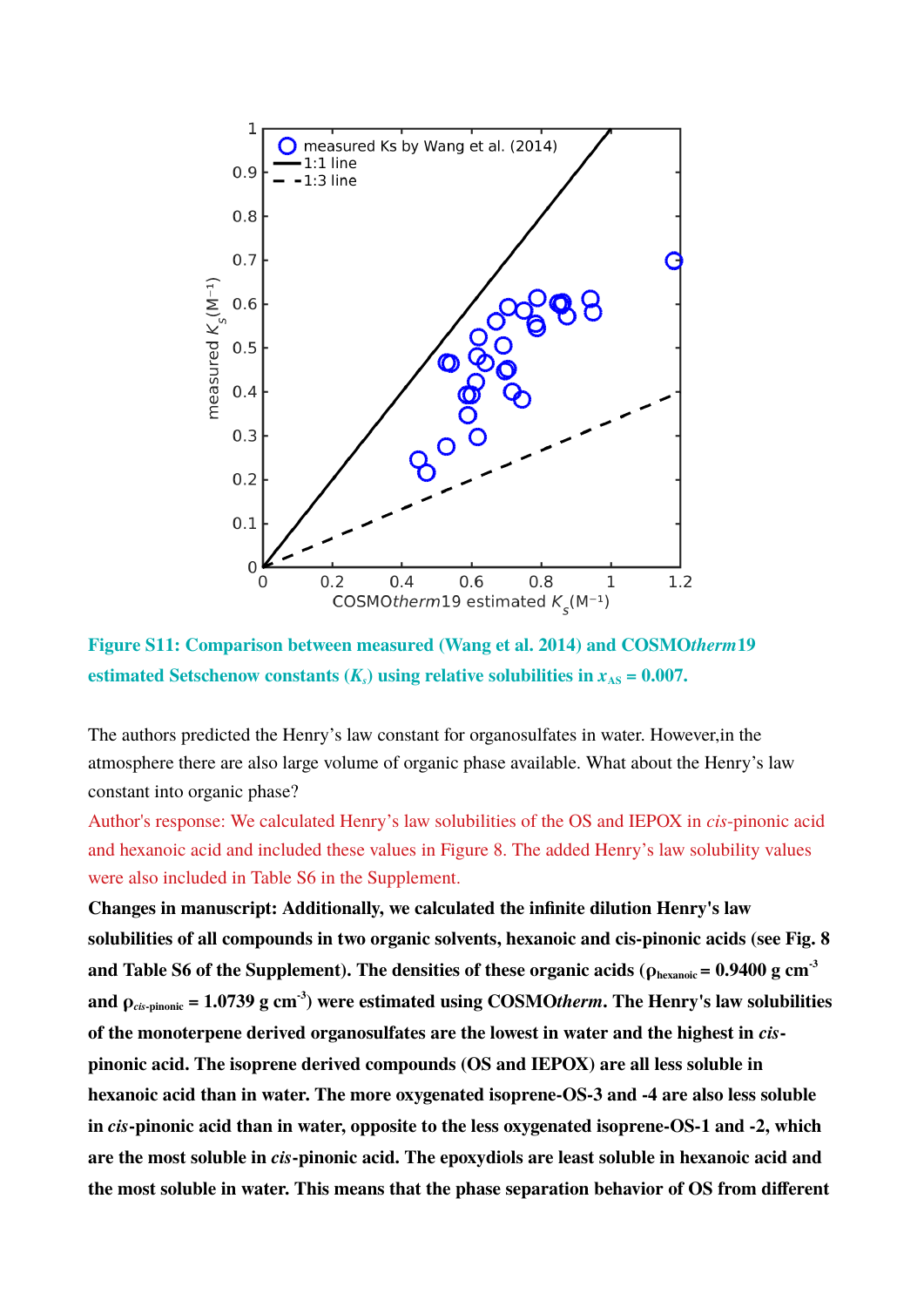**precursors will be different in multi-phase atmospheric aerosol, leading to different OS aerosol phase state depending on the predominant precursor.**



 **Figure 8. Comparison between infinite dilution Henry's law solubility**  $(H^{\infty})$  **in water, hexanoic** acid and *cis-*pinonic acid, and LLE based Henry's law solubility  $(H^{\text{LLE}})$  in water. The dashed line shows 1:1 ratio between  $H^{\infty}$  in water and the other Henry's law solubilities.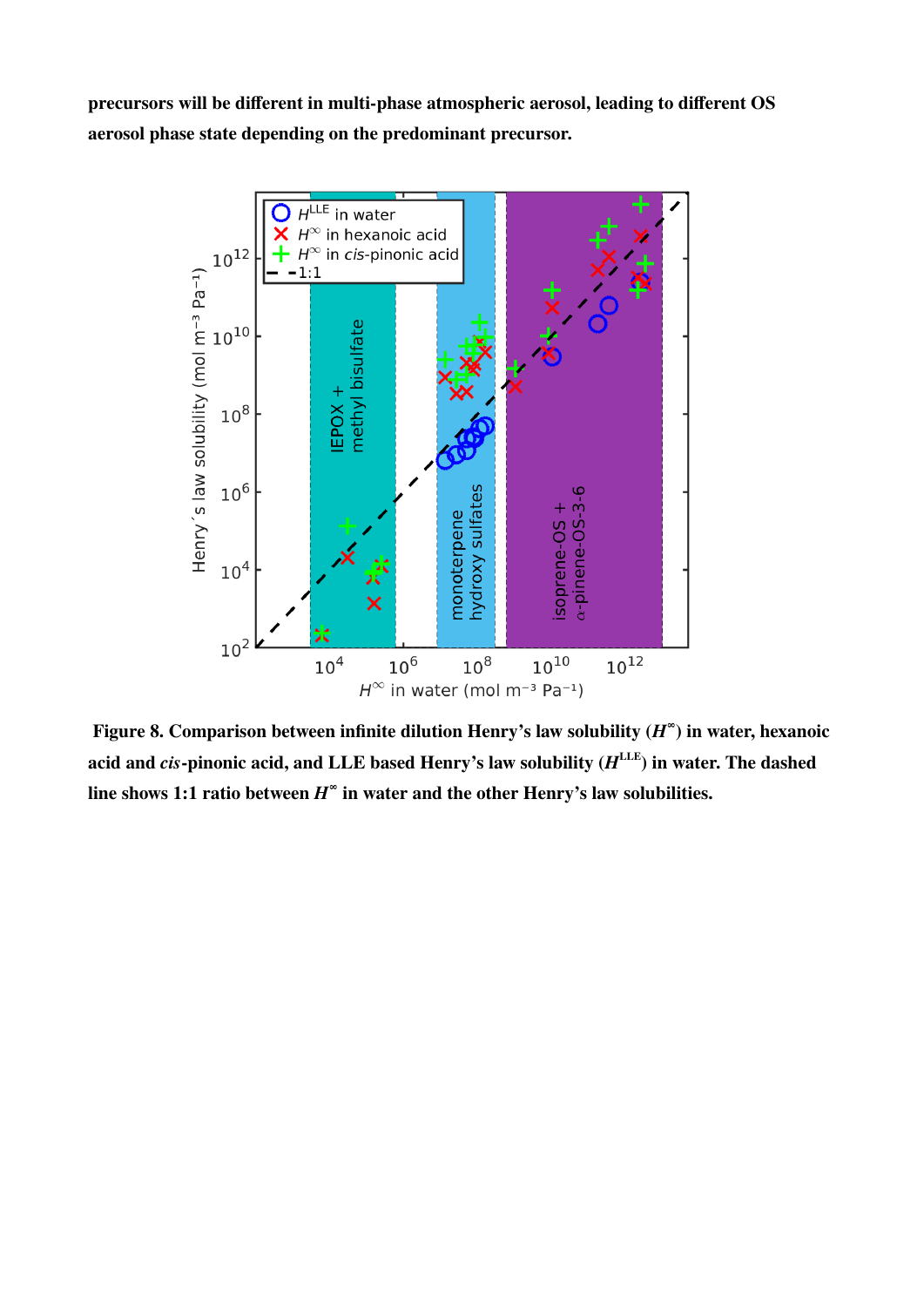# Anonymous Referee #2

In this work, the authors have used the COSMOtherm program to calculate both properties of atmospherically relevant monoterpene and isoprene derived organosulfates (such as solubilities, activities and saturation vapor pressures). The new modeled results are important for us to better understand the atmospheric impacts and fates of organosulfates. The model simulations are carefully designed and run with strong justifications and assumptions. The paper is well written and is suitable for publication in ACP. I have two major suggestions:

1. It is understood that there are uncertainties for the model simulations. The authors have done a very nice work in explaining your model simulations. However, it would be still useful for the readers to know what would be the potential uncertainties of the modeled results (e.g. what is the possible range of the model results instead of a single value?).

Author's response: This issue was partially addressed above (see response to comment 1 of referee 1).

**Changes in manuscript: Without experimental reference data, we are not able to estimate the error for individual compounds. The error estimates are same for all studied compounds and we therefore are not showing error bars in the figures.** 

2. To date, it remains unclear how the sulfate group would affect the properties of the organic compounds. It would be useful if the authors could discuss how the presence or absence of sulfate group would change the properties of an organic molecules based on their model simulations. **Changes in manuscript: COSMO***therm* **estimated Henry's law solubility has previously been reported for isoprene derived 2-methyltetrol (D'Ambro et al. 2019), which is similar to isoprene-OS-3 and -4 with the difference that the sulfate group is replaced by a hydroxy group. We calculated the Henry's law solubility of the 2-methyltetrol in water using COSMO***therm***19 and found that the compounds containing a sulfate group (isoprene-OS-3 and -4) have Henry's law solubilities that are 4 orders of magnitude higher than the compound containing only hydroxy groups (2-methyltetrol). The higher Henry's law solubility of the organosulfate, compared to the 2-methyltetrol, is caused by 5 orders of magnitude lower saturation vapor pressure and an order of magnitude higher activity coefficient at infinite dilution of the solute. Similar differences are seen between the IEPOX isomers and isoprene-OS-1 and -2, although the functional groups in isoprene-OS-1 and -2 (hydroxy and carbonyl) are different than those in IEPOX (hydroxy and epoxy). This means that the presence of sulfate in SOA and the formation of organosulfate compounds enhances SOA formation, since organosulfates are less likely to evaporate than non-sulfate organics.** 

Minor comments: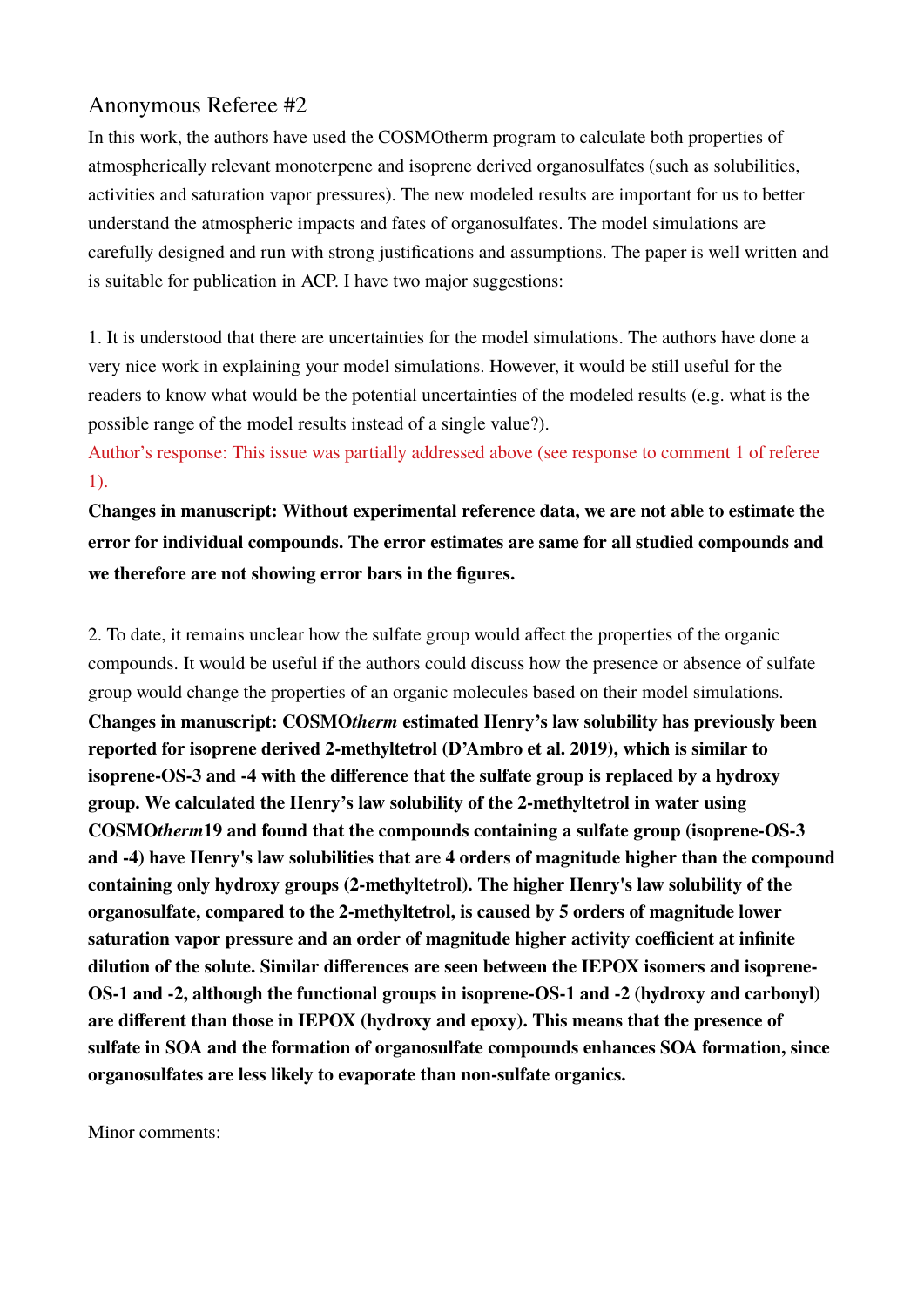Abstract, "The estimated pKa values of all the organosulfates indicate a high degree of dissociation in water, leading in turn to high dissociation corrected solubilities." Any explanation from the model simulations?

Author's response: The  $pK_a$  is calculated from the energy difference of the neutral and deprotonated species (Equation 10), small energy difference explains the low  $pK_a$  values. Dissociation correction is calculated using Equation 11, where low  $pK_a$  leads to a high dissociation correction to the solubility.

Changes in manuscript: The energy difference  $(G_i^{\text{anion}}\text{-}G_i^{\text{neutral}})$  is always positive, because in a **neutral solvent, a neutral compound is more favorable than a charged compound. Relatively lower anion energy (more favorable deprotonation) leads to smaller energy difference leading**  to lower  $pK_a$ .

Line 45, "The hygroscopic properties of organosulfate containing aerosol have been measured using sodium salts of alkane sulfates (Woods III et al., 2007; Estillore et al.,2016) and limonene derived organosulfates (Hansen et al., 2015). Limonene derived organosulfate was demonstrated to lower the surface tension of aqueous solutions even more effectively than atmospherically relevant strong organic acids (Hansen et al., 2015)." Could the authors compare their model results with some of these literature data?

**Changes in manuscript: The COSMO***therm* **estimated activities can be used in Köhler calculations to model the non-ideality of aqueous droplet solutions. For instance, hygroscopic growth factor (calculated as a ratio between wet and dry particle diameter) is higher for particles with lower water activity than for particles with higher water activity. From our calculation we can see that for some of the organosulfates, water activity on the organic phase**  is above ideality  $(a<sub>w</sub> > x<sub>w</sub>)$ , meaning a lower water uptake compared to the organosulfates with water activities below ideality  $(a_w < x_w)$ .

Line 47, "In addition, Nguyen et al. (2014a, b) have seen indications of long-range transport of organosulfates, suggesting that organosulfates must have sufficiently low volatilities to remain in the aerosol-phase over a wide range of atmospheric conditions."This observation does not consistent with the model results? As stated in the abstract, "Based on the estimated saturation vapor pressures, the organosulfates of this study can all be categorized as semi- or low-volatile, with saturation vapor pressures 4 to 8 orders of magnitude lower than that of sulfuric acid". Do these modelled results support by the laboratory and field observations?

Author's response: Yes, the estimated saturation vapor pressures, that are 4 to 8 orders of magnitude lower than that of sulfuric acid, support the statement of OS stability in the aerosol phase. This is addressed later in the conclusions: "Calculated saturation vapor pressures are lower for organosulfates than isoprene derived dihydroxy dihydroperoxides and dihydroperoxy hydroxy aldehydes (Kurtén et al., 2018) and  $\alpha$ -pinene derived oxidized compounds (Kurtén et al., 2016).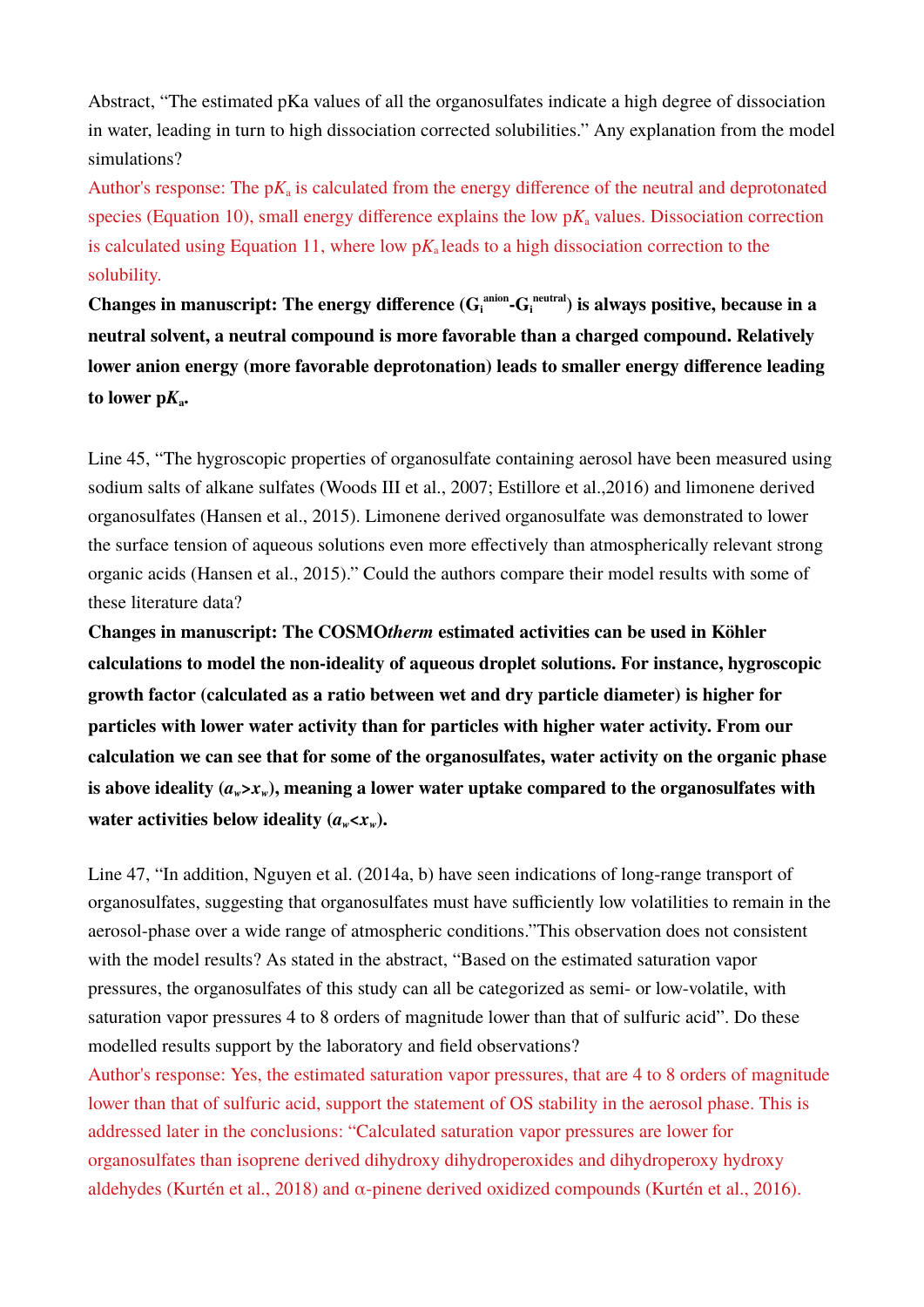Based on this, organosulfates are more stable in the condensed phase than non-sulfate organic compounds. In addition, the saturation vapor pressure of  $H_2SO_4$  is higher than all of the organosulfates. Due to the low  $pK_a$  of all organosulfates (and  $H_2SO_4$ ), if the aerosol contains molecules or ions capable of acting as bases, the effective vapor pressure (equilibrium vapor pressure) of OS SOA will be many orders of magnitude lower than the saturation vapor pressures. Overall, organosulfates are thus unlikely to evaporate from an aerosol in which they are formed. This means that the formation of organosulfates, and in particular the formation of their salts, can contribute significantly to increasing the SOA mass in regions with high sulfate aerosol content." **Changes in manuscript: Not only will OS add to SOA, this SOA will also be stable over a wide range of conditions, including salinity and acidity.**

Line 80, "The non-systematic conformer generation in COSMOconf has been shown to lead to significantly different results in COSMOtherm depending on the initial geometry with molecules containing hydroxy and hydroperoxy functional groups (Kurtén et al.,2018). Based on the recommendation by Kurtén et al. (2018), we therefore used the systematic conformer sampling with the MMFF force fields in the Spartan '14 program (Wavefunction Inc., 2014)." While the organosulfates contain a sulfate group, would the recommendation made by Kurtén et al. (2018) be the best option for the organosulfates investigated in this work? More elaboration would be needed. **Changes in manuscript: In addition to the most common carbon and oxygen atom types, MMFF force field is parametrized for the atom types of a sulfate group sulfur and oxygens (Halgren, 1996). This ensures that all unique conformers are found using the systematic sampling.**

Line 96, "All calculations were done at 298.15 K and we assume that all of the organosulfates (OS) and the isoprene epoxydiols (IEPOX) are liquids." Please elaborate why we could assume all organosulfates investigated in the work are liquids in their pure forms at 298K. **Changes in manuscript: All calculations were done at 298.15 K. To the best of our knowledge, experimental information on the pure component phase state of most atmospherically relevant organics is not available. We therefore assume that all of the organosulfates (OS) and the isoprene epoxydiols (IEPOX) are liquid at 298.15 K. Without melting point and heat of fusion data, we are not able to accurately estimate the solubilities of solid-phase organosulfates. If the OS and IEPOX are solid at 298.15 K, the solubility results shown here are the mole fractions of the virtual liquid of the solute in the two liquid phases of a solid-liquid-liquid equilibrium. Sodium salts of the organosulfates (R−OSO3Na, NaOS) are similar to sodium dodecyl sulfate (SDS) with regard to molar mass and functionality. SDS is solid at 298.15 K and we therefore assume that the NaOS are solid at this temperature.**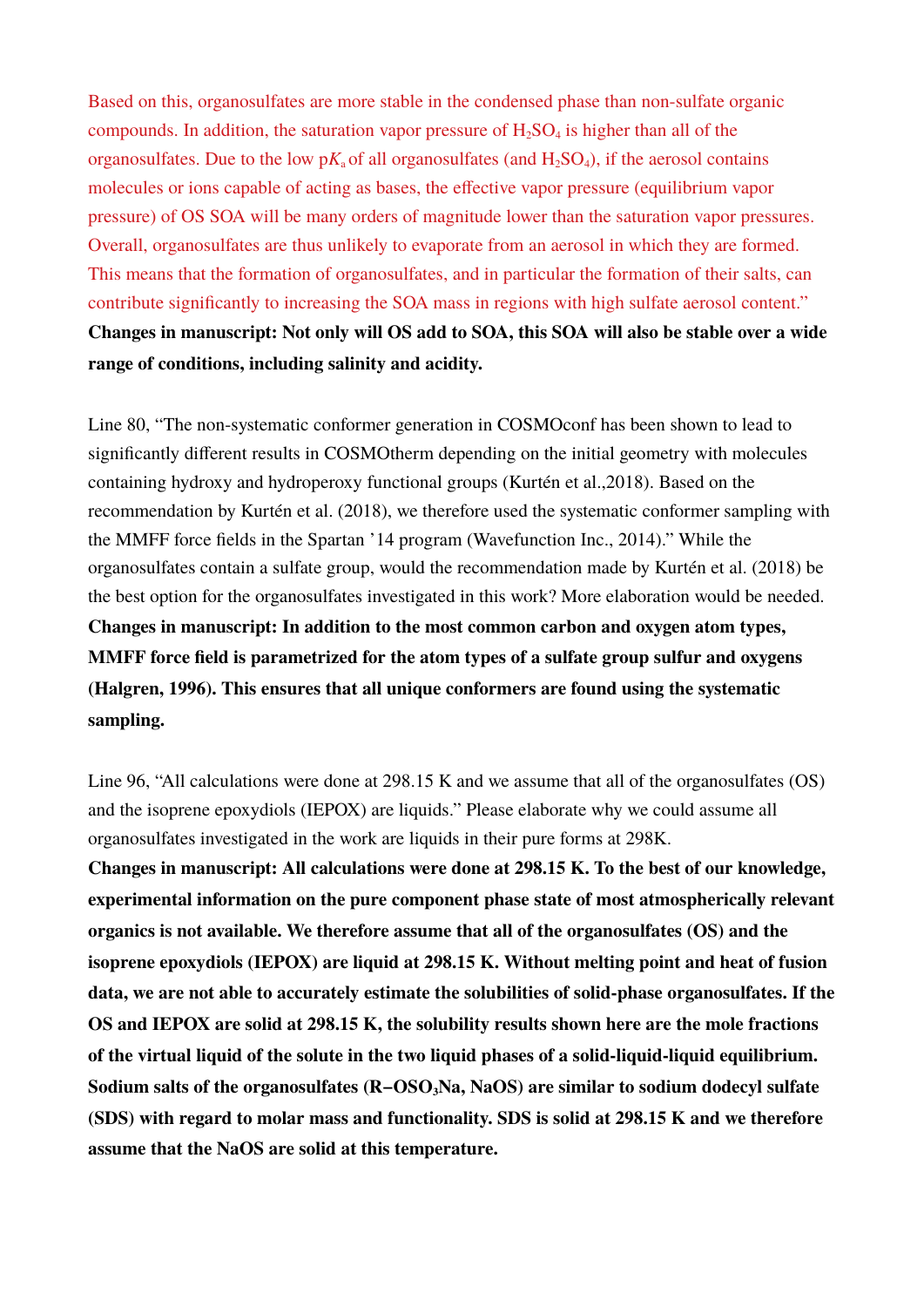Line 104, "Kurtén et al. (2018) found that COSMOtherm overestimates the effect of intramolecular hydrogen bonds and recommended that only conformers containing no intramolecular hydrogen bonds should be used in saturation vapor pressure calculations. We therefore omitted all conformers containing intramolecular hydrogen bonds from the calculations of OS and IEPOX." This argument is okay. However, how this assumption would affect the model results?

**Changes in manuscript: Generally, the omission of conformers containing intramolecular Hbonds leads to lower saturation vapor pressures (Kurtén et al. 2018), higher aqueous solubility and larger deviation from ideality of activity coefficients (Hyttinen and Prisle, 2020).**

Line 268, "Compared to the binary LLE solubility, the solubility calculated as a relative solubility for monoterpene derived organosulfates is on average 3.1 times higher (1.8-5.5) using (NH4)2SO4 solutions as reference, and 2.2 times higher (1.7-2.9) using NH4HSO4 solutions." Could the authors elaborate why the relative solubility for monoterpene derived organosulfates is higher than ammonium sulfate and ammonium bisulfate?

**Changes in manuscript: Compared to the binary LLE solubility, the aqueous solubility… Based on LLE calculations, the monoterpene derived organosulfates are less soluble in the ammonium sulfate and bisulfate solutions than in pure water, which means that the ammonium salts have a salting-out effect on the OS. From the solubilities calculated as relative solubility compared to (NH4)2SO4 and NH4HSO4 solutions, we can see that the relative solubility calculation in COSMO***therm* **overestimates the salting-out effect of both ammonium salts compared to the more accurate LLE calculation. In addition, the salting-out effect of (NH4)2SO4 is overestimated more than that of NH4HSO4. The relative solubility calculation uses the zeroth order solubility approximation, which means that the estimate is less accurate when the absolute solubility is high. The largest difference between the aqueous LLE and the solubility calculated relative to the ternary LLE are seen for the OS with the higher absolute solubilities.**

Line 286, "The organosulfates are therefore estimated to be of equivalent strength or even stronger acids than H2SO4, and thus for all practical purposes fully dissociate in near-neutral solutions and even solutions at most atmospherically relevant pH." These are important results. Any literature data to support these findings?

Author's response: Unfortunately there is no available acidity data on organosulfates. This is most likely caused by the fact that these compounds are difficult to isolate from the aerosol phase since they are present in very small quantities, just as they are highly non-trivial to synthesize in sufficient quantities in the lab. In addition, it is difficult to accurately measure  $pK_a$  values of strong acids. This furthermore motivates the importance of theoretical studies on compounds such as organosulfates.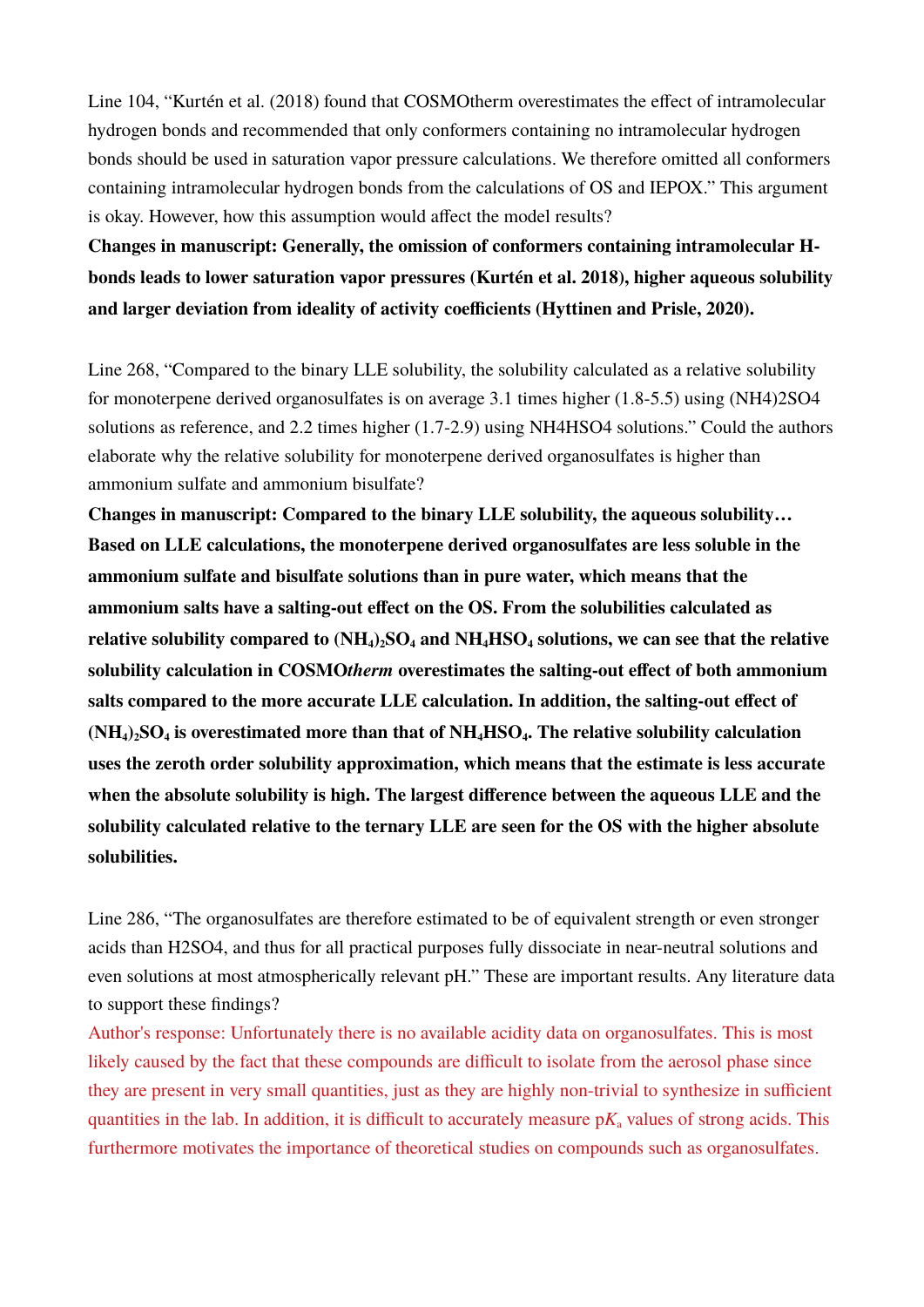Line 288, "For all organic compounds, dissociation corrected solubilities correspond to mole fractions higher than 1. This unphysical result is likely caused by inability to accurately capture solution behavior of very strongly acidic compounds." How would this factor affect other modelled results?

**Changes in manuscript: This unphysical result is likely caused by inability of Eq. (11) to accurately capture solution behavior of very strongly acidic compounds. This equation is only used to calculate dissociation corrected solubilities and has no effect on other property calculations.**

Line 326, "With O:C ratios of the monoterpene and isoprene derived organosulfates in the ranges 0.5–0.7 and 1.2–1.4, respectively, these results are consistent with the present work. On the other hand, in experiments of OH oxidized  $\alpha$ -pinene and water system (Ham et al., 2019) only a single organic-rich phase was observed, whereas LLPS was seen between water and ozone oxidized  $\alpha$ pinene products (Ham et al.,2019) or OH oxidized isoprene products (Rastak et al., 2017)." For organosulfates, 4 oxygen atoms are associated from the sulfate group. Would this affect how we interpret the O:C ratio?

**Changes in manuscript: There are small differences in the partial charges of the oxygen atoms associated to a sulfate group compared to those associated to a carboxylic acid group (see Section S3 of the Supplement for a comparison of the σ-profiles) that may influence the O:C ratio of organosulfates required for LLPS. From our results we can also see that other structural factors further affect the thermodynamic properties, in addition to the O:C ratio or the types of functional groups.**

**Changes in Supplement: A sulfate group contains two double bonded oxygen atoms, one OH and one ether type oxygen. We have plotted the σ-profiles (Figure S9) and -potentials (Figure S10) of the SO2H fragment of a sulfate group (corresponding to a carboxylic acid with the carbon replaced by sulfur), the whole sulfate group (OSO3H) and a carboxylic acid (COOH). Comparing the σ-surfaces of the sulfate group and the carboxylic acid group shows that the partial charges of the sulfate group (oxygens and hydrogen) are more positive than the charges of a carboxylic acid (see Figure S9 of the Supplement). The partial negative charge of the oxygen atoms of the sulfate group are slightly less negative but the charge covers a larger surface area than in the carboxylic acid oxygens. From the σ-potentials we can see that carboxylic acid is able to act as both a hydrogen bond acceptor and a donor, while sulfate is characterized only as a hydrogen bond donor. However, sulfate is a stronger hydrogen bond donor than carboxylic acid and carboxylic acid is a weaker H-bond acceptor than donor. Based on the σ-potentials, the negative partial charge of the sulfate group is too weak to be counted as H-bond acceptor in the σ-potential.**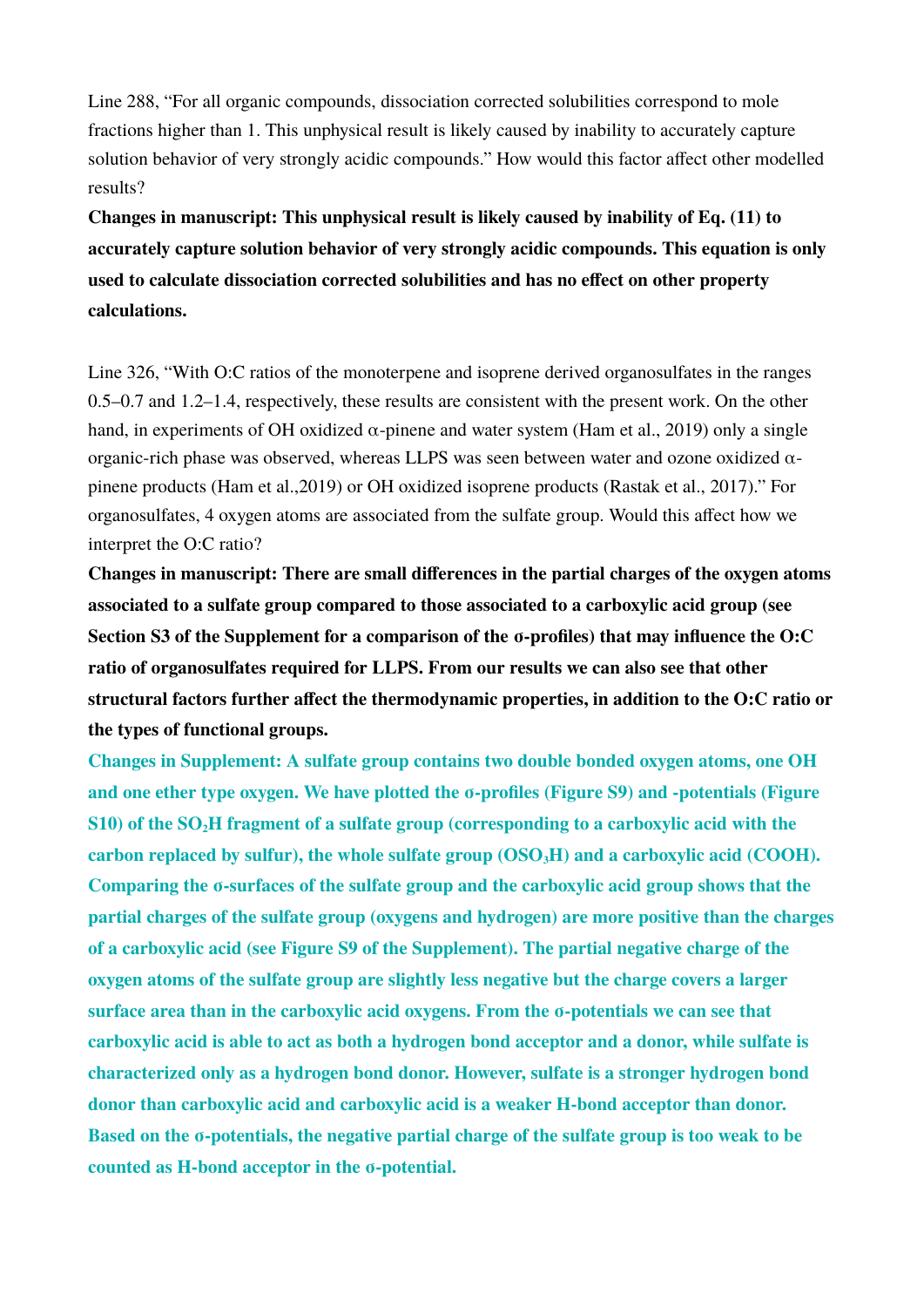

**Figure S5: σ-profiles of the carboxylic acid group, sulfate group and SO2H of the sulfate group (corresponding to a carboxylic acid group) of α-pinene-OS-5\_c22. Negative σ values (screening charge density) indicate a positive partial charge and positive σ values negative partial charge.**



**Figure S6: σ-potentials of the carboxylic acid group, sulfate group and SO2H of the sulfate group (corresponding to a carboxylic acid group) of α-pinene-OS-5\_c22. Negative μ(σ) values indicate favorable interaction with partial charges corresponding to the σ values on the xaxis. For example, all of the groups shown here are able to act as H-bond donors (interaction**